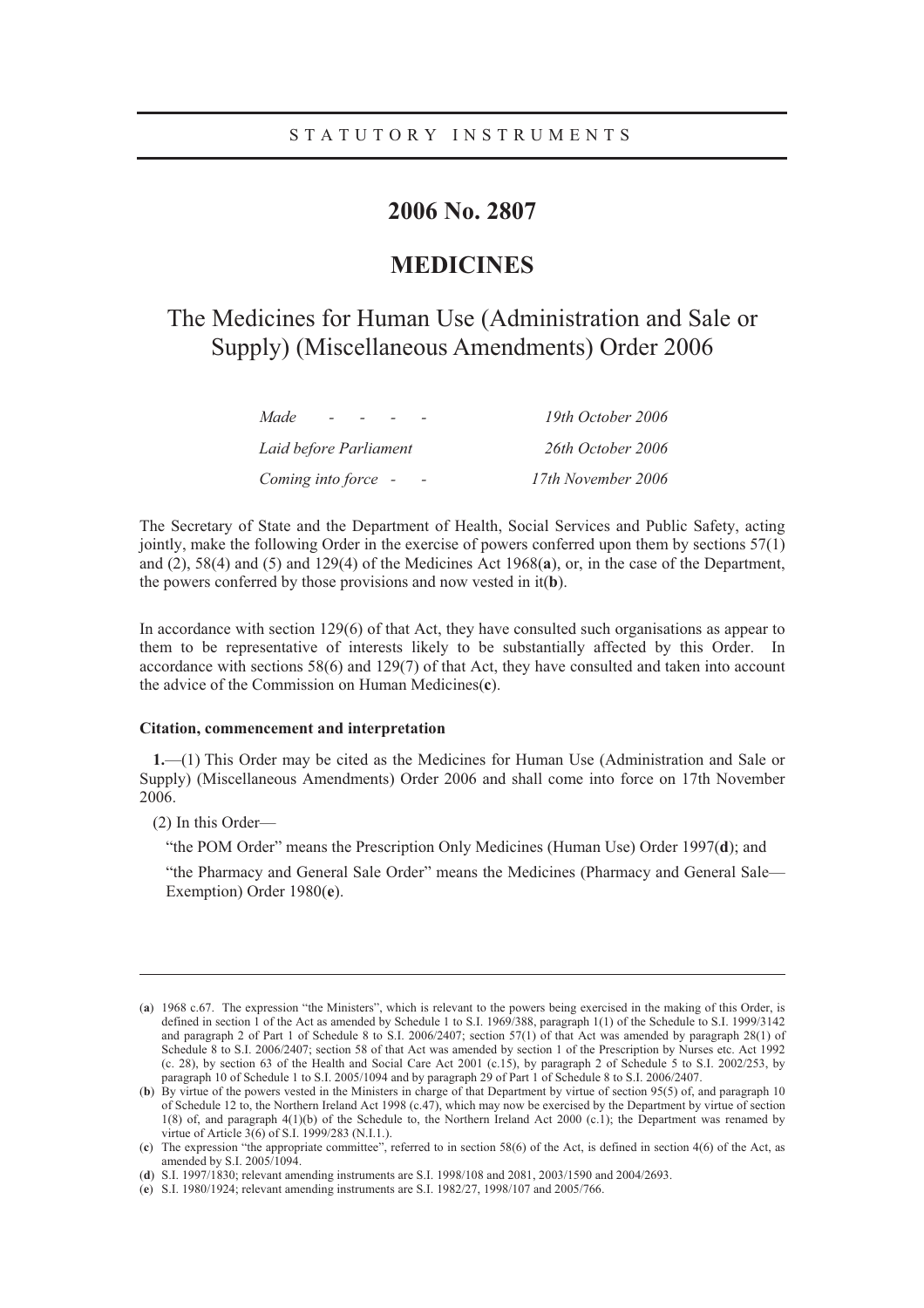#### **Amendment of article 1 of the POM Order**

**2.** In article 1 of the POM Order (citation, commencement and interpretation), in paragraph  $(2)$ 

(a) after the definition of "inhaler", insert the following definition—

""IRME practitioner" means, in relation to a medical exposure, a practitioner for the purposes of the Ionising Radiation (Medical Exposure) Regulations 2000(**a**);";

(b) after the definition of "maximum strength", insert the following definition—

""medical exposure" has the same meaning as in the Ionising Radiation (Medical Exposure) Regulations 2000;";

- (c) in the definition of "medicinal product", omit the words from ", but does not include" to the end;
- (d) for the definition of "operator", substitute the following definition—

""operator"-

- (a) in relation to an aircraft, means the person for the time being having management of the aircraft, and
- (b) for the purposes of article 7B, has the same meaning as in the Ionising Radiation (Medical Exposure) Regulations 2000;"; and
- (e) after the definition of "prolonged release", insert the following definition—

""radioactive medicinal product" means a medicinal product which is, which contains or which generates a radioactive substance and which is, contains or generates that substance in order, when administered, to utilize the radiation emitted therefrom;".

# **Insertion of article 7B of the POM Order**

**3.** After article 7A of the POM Order insert the following article—

#### **"Exemption for administration by operators**

**7B.**—(1) The restriction imposed by section 58(2)(b) (restriction on administration) shall not apply to—

- (a) a radioactive medicinal product, administration of which results in a medical exposure; or
- (b) any other prescription only medicine if it is being administered in connection with a medical exposure,

where the conditions specified in paragraph (2) are satisfied.

(2) The conditions referred to in paragraph (1) are that—

- (a) the radioactive medicinal product or other prescription only medicine is administered by an operator acting in accordance with the procedures and protocols referred to in regulation 4(1) and (2) of the Ionising Radiation (Medical Exposure) Regulations 2000 which apply to the exposure referred to in paragraph (1);
- (b) that medical exposure has been authorised by an IRME practitioner or, where it is not practicable for an IRME practitioner to authorise the exposure, by an operator acting in accordance with written guidelines issued by an IRME practitioner;
- (c) the IRME practitioner is the holder of a certificate granted pursuant to the Medicines (Administration of Radioactive Substances) Regulations 1978(**b**);

 $\overline{a}$ 

<sup>(</sup>**a**) S.I. 2000/1059, amended by S.I. 2004/1031 and 2006/2523.

<sup>(</sup>**b**) S.I. 1978/1006, amended by S.I. 1995/2147 and 2005/2754.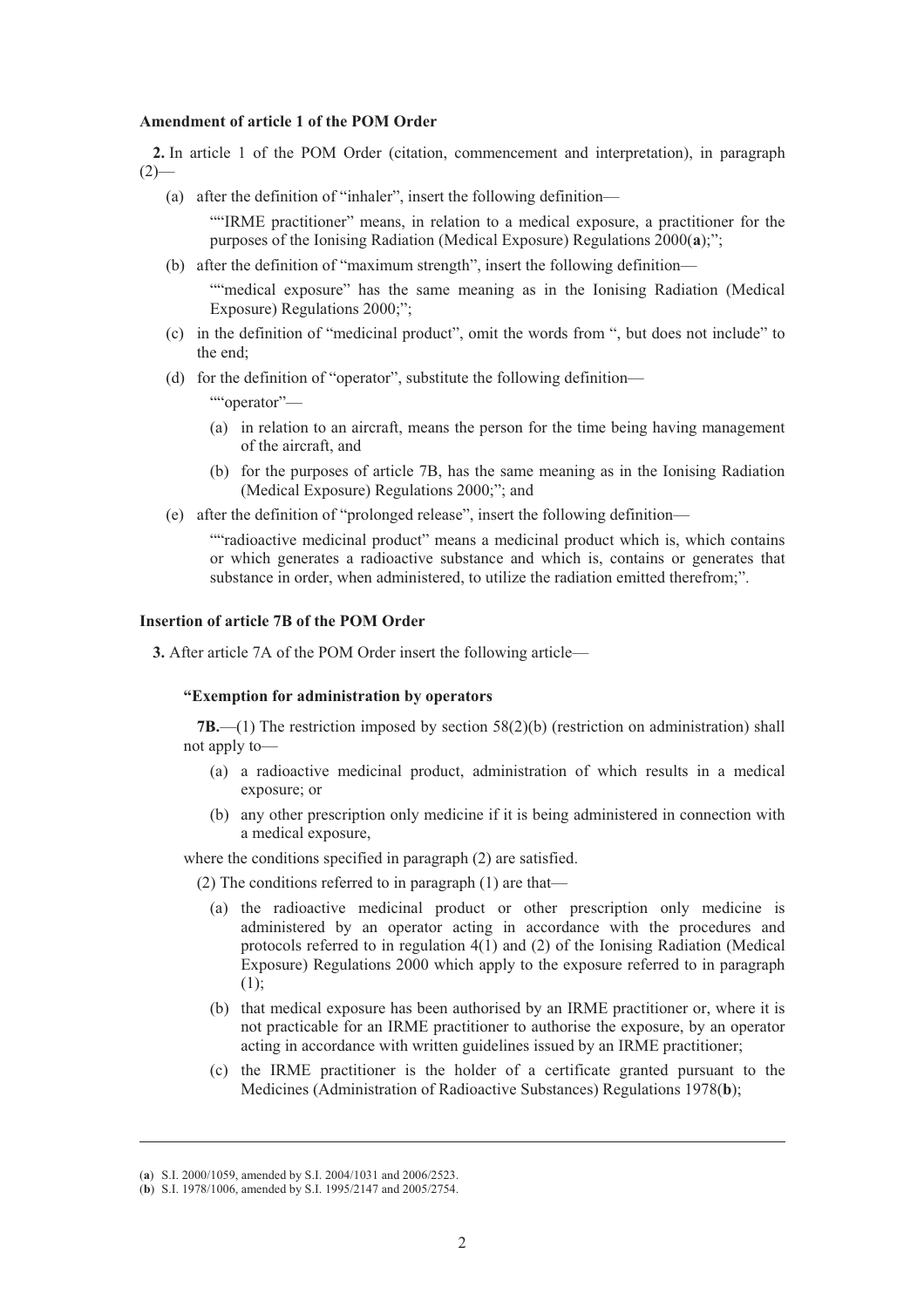- (d) the radioactive medicinal product or other prescription only medicine is not a controlled drug; and
- (e) in the case of a prescription only medicine which is not a radioactive medicinal product, it is specified in the protocols referred to in sub-paragraph (a)."

### **Amendment of Schedule 5 to the POM Order**

**4.**—(1) Schedule 5 to the POM Order (exemption for certain persons from section 58(2) of the Act) is amended as follows.

(2) In Part I (exemption from restrictions on sale or supply)—

(a) in column 1 (persons exempted), for paragraph 10 substitute the following paragraph—

"**10.** Registered chiropodists against whose names are recorded in the relevant register annotations signifying that they are qualified to use the medicines specified in column 2."; and

- (b) in column 2 (prescription only medicines to which the exemption applies), in paragraph  $10-$ 
	- (i) in sub-paragraph (c), after "volume;" omit "and",
	- (ii) in sub-paragraph (d), for "in weight." substitute "in weight; and", and
	- (iii) at the end, add—
		- "(e) Amoxicillin;
		- (f) Erythromycin;
		- (g) Flucoxacillin;
		- (h) Tioconazole 28%; and
		- (i) Silver Sulfadiazine."

(3) In Part II (exemptions from the restriction on supply), after paragraph 7 insert—

| "8 Persons who hold a         | 8 Prescription only          |              |
|-------------------------------|------------------------------|--------------|
| certificate in first aid from | medicines supplied to a      | S            |
| the Mountain Rescue           | person specified in column 1 | $^{\dagger}$ |
| Council of England and        | in response to an order in   | r            |
| Wales, or from the Northern   | writing signed by a doctor.  | p            |
| Ireland Mountain Rescue       |                              | S            |
| Co-ordinating Committee.      |                              |              |

The supply shall be only so far as is necessary for the reatment of sick or injured persons in the course of providing mountain rescue services.".

- (4) In Part III (exemptions from restriction on administration)—
	- (a) in column 1 (persons exempted), for paragraph 1 substitute the following paragraph—

"**1.** Registered chiropodists against whose names are recorded in the relevant register annotations signifying that they are qualified to use the medicines specified in column 2."; and

(b) in column 2 (prescription only medicines to which the exemption applies), in paragraph 1, insert at the appropriate place in the alphabetical order of entries as they appear in that paragraph—

"Adrenaline

Levobupivacaine hydrochloride

Methylprednisolone

Ropivacaine hydrochloride".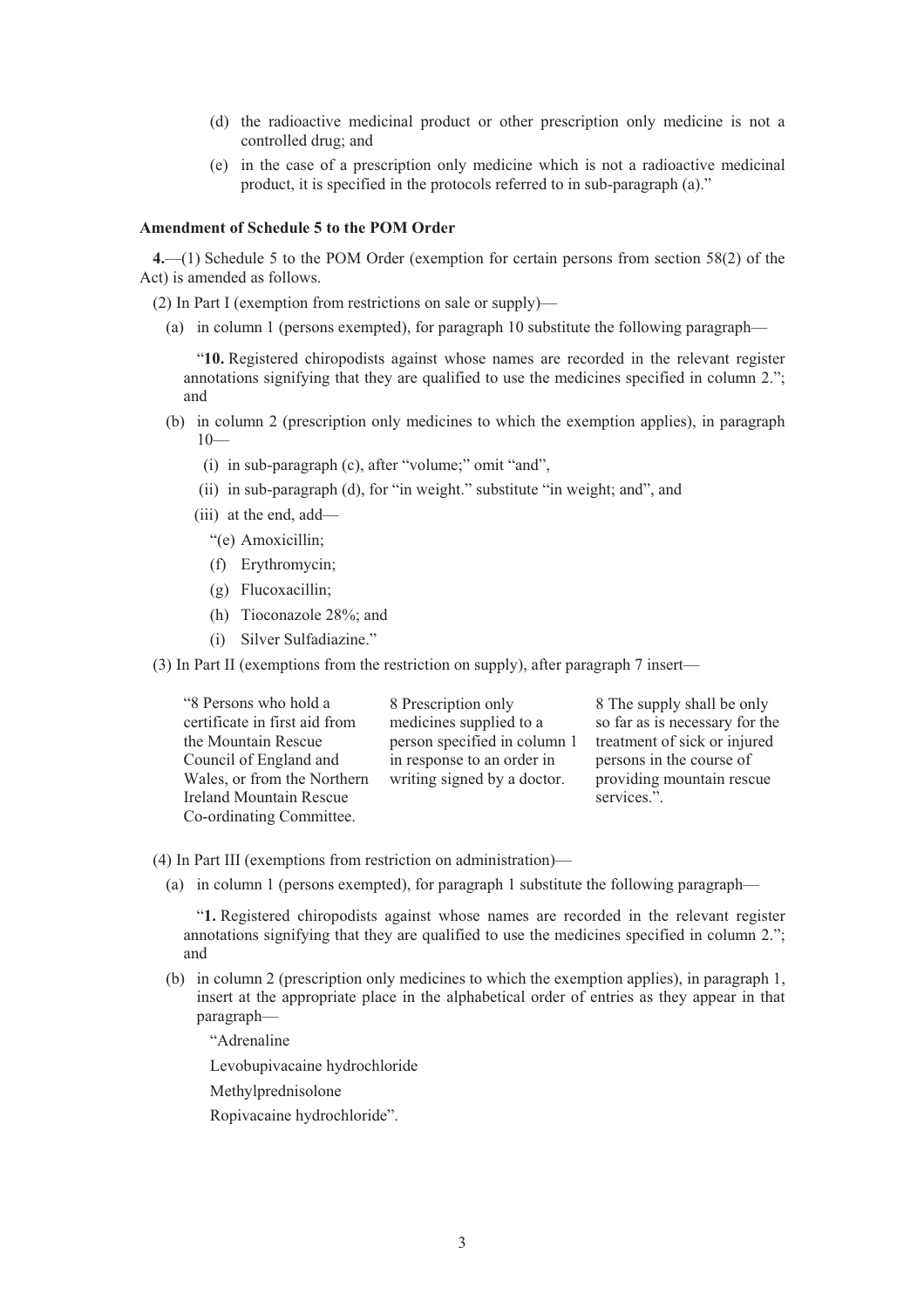## **Amendment of Schedule 1 to the Pharmacy and General Sale Order**

**5.**—(1) Schedule 1 to the Pharmacy and General Sale Order (exemptions for certain persons from sections 52 and 53) is amended as follows.

- (2) In Part I—
	- (a) in column 1 (persons exempted)—
		- (i) in paragraph 1, for "State registered" substitute "Registered", and
		- (ii) for paragraph 1A substitute the following paragraph—

"**1A.** Registered chiropodists against whose names are recorded in the relevant register annotations signifying that they are qualified to use the medicines specified in column 2."; and

(b) in column 2 (medicinal products to which the exemption applies)—

- (i) in paragraph 1, in sub-paragraph  $(c)$ 
	- (aa) after "Glutaraldehyde" insert "1.0 per cent Griseofulvin", and
	- (bb) after "acid" insert "1.0 per cent Terbinafine", and
- (ii) in paragraph  $1A(a)$ 
	- (aa) after "volume;" omit "and", and
	- (bb) after "1 per cent by weight in weight;" insert—
	- "(v) Amoxicillin;
	- (vi) Erythromycin;
	- (vii) Flucoxacillin;
	- (viii) Tioconazole 28%; and
	- (ix) Silver Sulfadiazine;".
- (3) In Part II, after paragraph 14 insert—

" 15. Persons who hold a certificate in first aid from the Mountain Rescue Council of England and Wales, or from the Northern Ireland Mountain Rescue Co-ordinating Committee.

15. All pharmacy medicines, all medicinal products on a general sale list and prescription only medicines which are sold or supplied to a person specified in column 1 of this paragraph in response to an order in writing signed by a doctor.

15. The supply shall be only so far as is necessary for the treatment of sick or injured persons in the course of providing mountain rescue services.".

Signed by authority of the Secretary of State for Health

*Andy Burnham*  Minister of State, 17th October 2006 Department of Health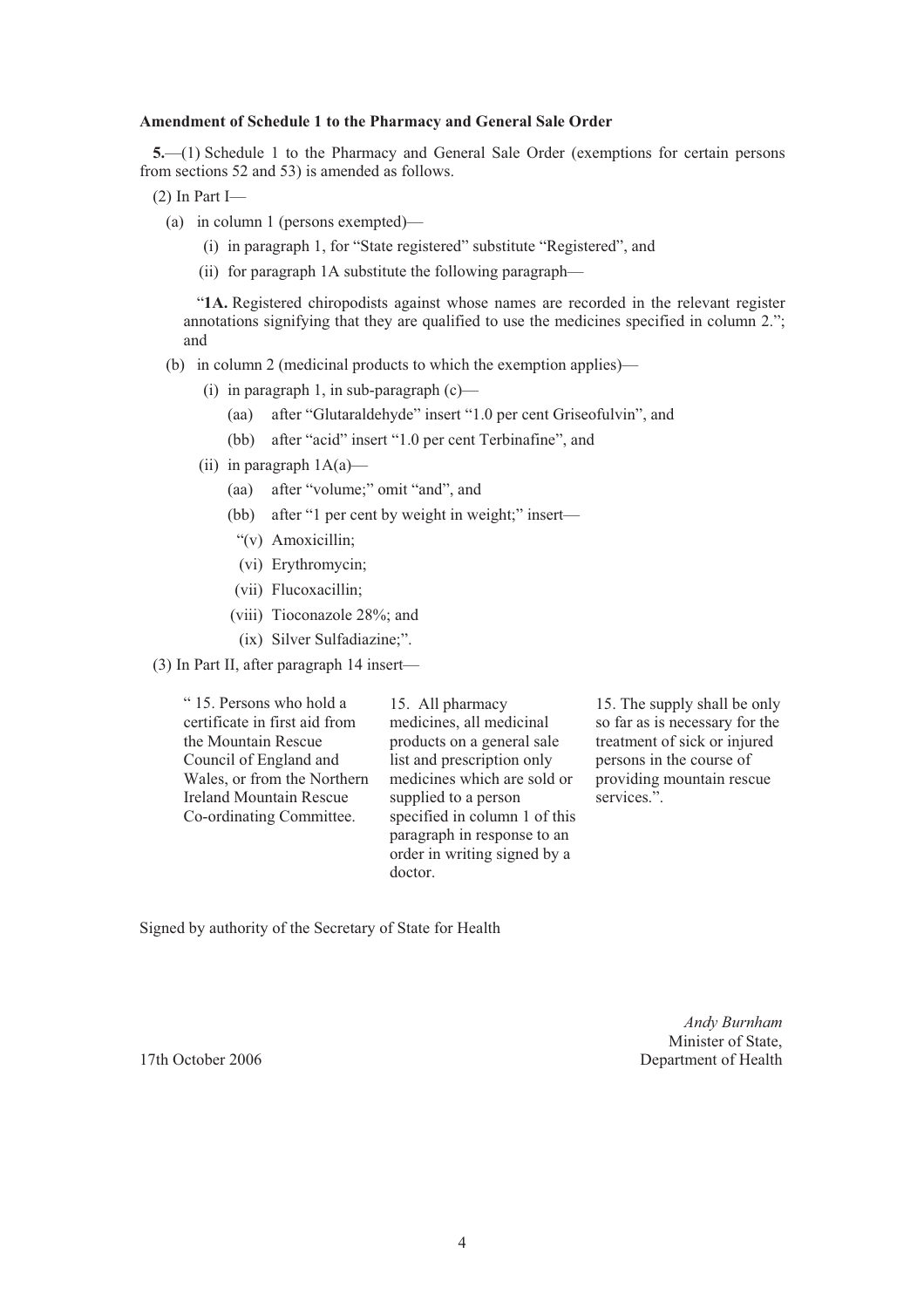Sealed with the Official Seal of the Department of Health, Social Services and Public Safety

*Andrew McCormick*  Permanent Secretary,<br>19th October 2006 **Department of Health, Social Services and Public Safety** Department of Health, Social Services and Public Safety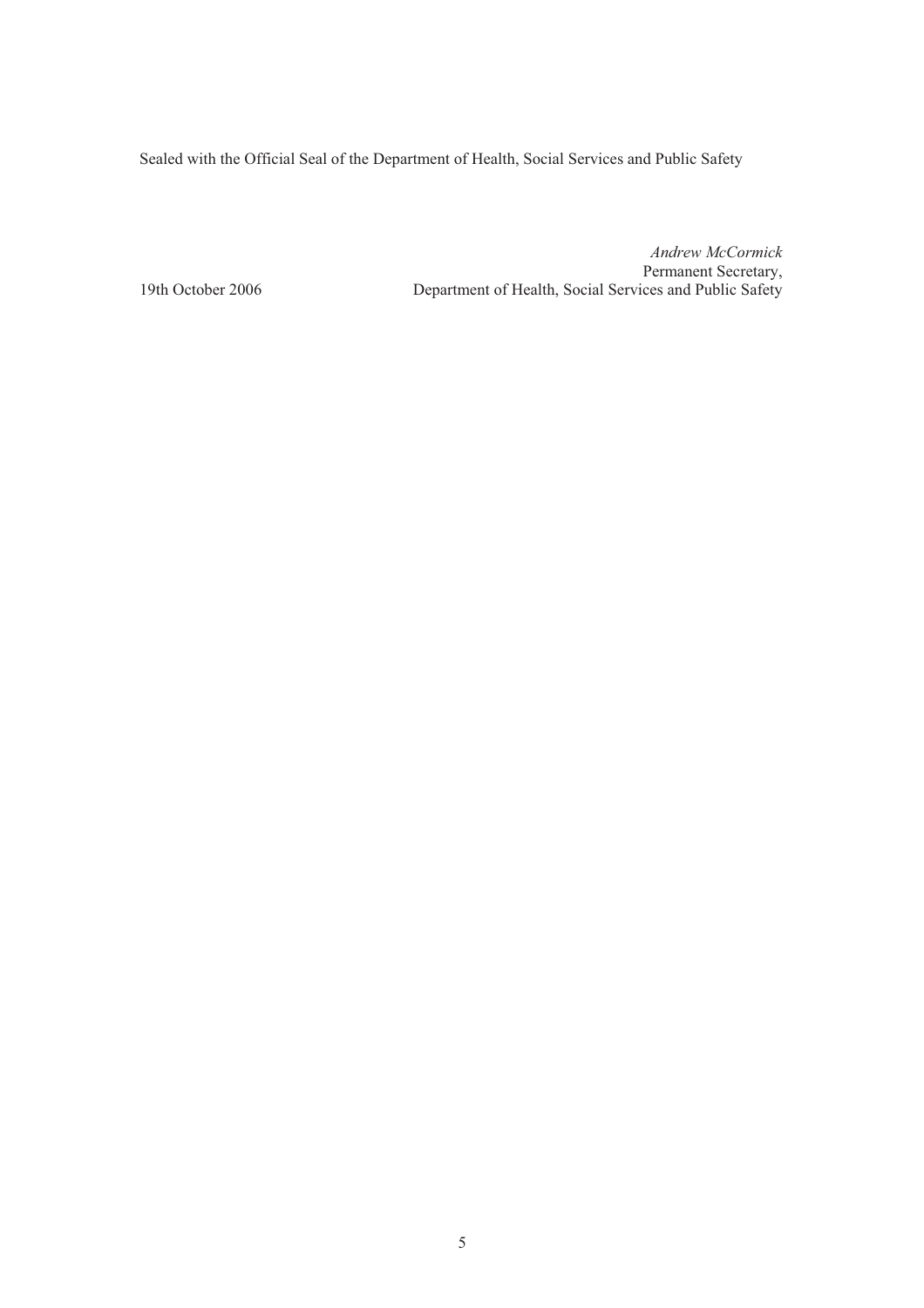## **EXPLANATORY NOTE**

#### *(This note is not part of the Order)*

This Order makes further amendments to certain Orders relating to the administration and sale or supply of medicines.

Articles 2 to 4 amend the Prescription Only Medicines (Human Use) Order 1997 ("the POM Order") which specifies the description and classes of medicines ("prescription only medicines") which may be sold or supplied only in accordance with the prescription of an "appropriate practitioner" and may be administered only by or in accordance with the directions of such a practitioner.

Article 2 amends article 1 of the POM Order and article 3 inserts a new article 7B in order to create an exemption from the requirement that a prescription only medicine may only be administered by an appropriate practitioner or a person acting in accordance with his directions. In particular article 3 makes provision for persons who are operators under the Ionising Radiation (Medical Exposure) Regulations 2000 ("the IRME Regulations") to administer radioactive medicinal products or other prescription only medicines administered in connection with medical exposures under those Regulations. The operator must be acting in accordance with the relevant procedures and protocols under the IRME Regulations. In addition, the operator must be acting under the authorisation of, or in accordance with the written guidelines of, a person who is a practitioner under the IRME Regulations and the holder of a certificate under the Medicines (Administration of Radioactive Substances) Regulations 1978.

Article 2(c) makes an amendment to the definition of "medicinal product" consequential on the amendments made to the Medicines Act 1968 by Schedule 8 to the Veterinary Medicines Regulations 2006(**a**). Those Regulations amend the Act so that it no longer applies to veterinary medicinal products.

Article 4(2) and (4) amends Parts I and III of Schedule 5 to the POM Order (exemption for certain persons from section  $58(2)$  of the Act) to extend the list of prescription only medicines which may be sold or supplied or administered by chiropodists and podiatrists in the course of their professional practice.

Articles 4(3) and 5(3) amend Part II of Schedule 5 to the POM Order and Part II of Schedule 1 to the Medicines (Pharmacy and General Sale—Exemption) Order 1980 ("the Pharmacy and General Sale Order"), respectively. These articles create exemptions for persons holding a certificate in first aid from the Mountain Rescue Council of England and Wales or the Northern Ireland Rescue Co-ordinating Committee, to enable them to supply pharmacy and general sale list medicines or prescription only medicines for the treatment of sick or injured persons.

Article 5(2) amends Part I of Schedule 1 to the Pharmacy and General Sale Order which provides exemptions from sections 52 and 53 of the Medicines Act 1968 (restrictions on sale or supply of medicinal products). Article 5(2) extends the list of medicines which may be sold or supplied by chiropodists and podiatrists in the course of their professional practice.

Articles  $4(2)(a)$  and  $(4)(a)$  and  $5(2)$  also make amendments consequential on earlier amending Orders.

A full regulatory impact assessment of the effect that this instrument will have on the costs of business is available from the Medicines and Healthcare products Regulatory Agency, Market Towers, 1 Nine Elms Lane, London SW8 5NQ. Copies of the assessment have been placed in the libraries of both Houses of Parliament.

 $\overline{a}$ 

<sup>(</sup>**a**) S.I. 2006/2407.